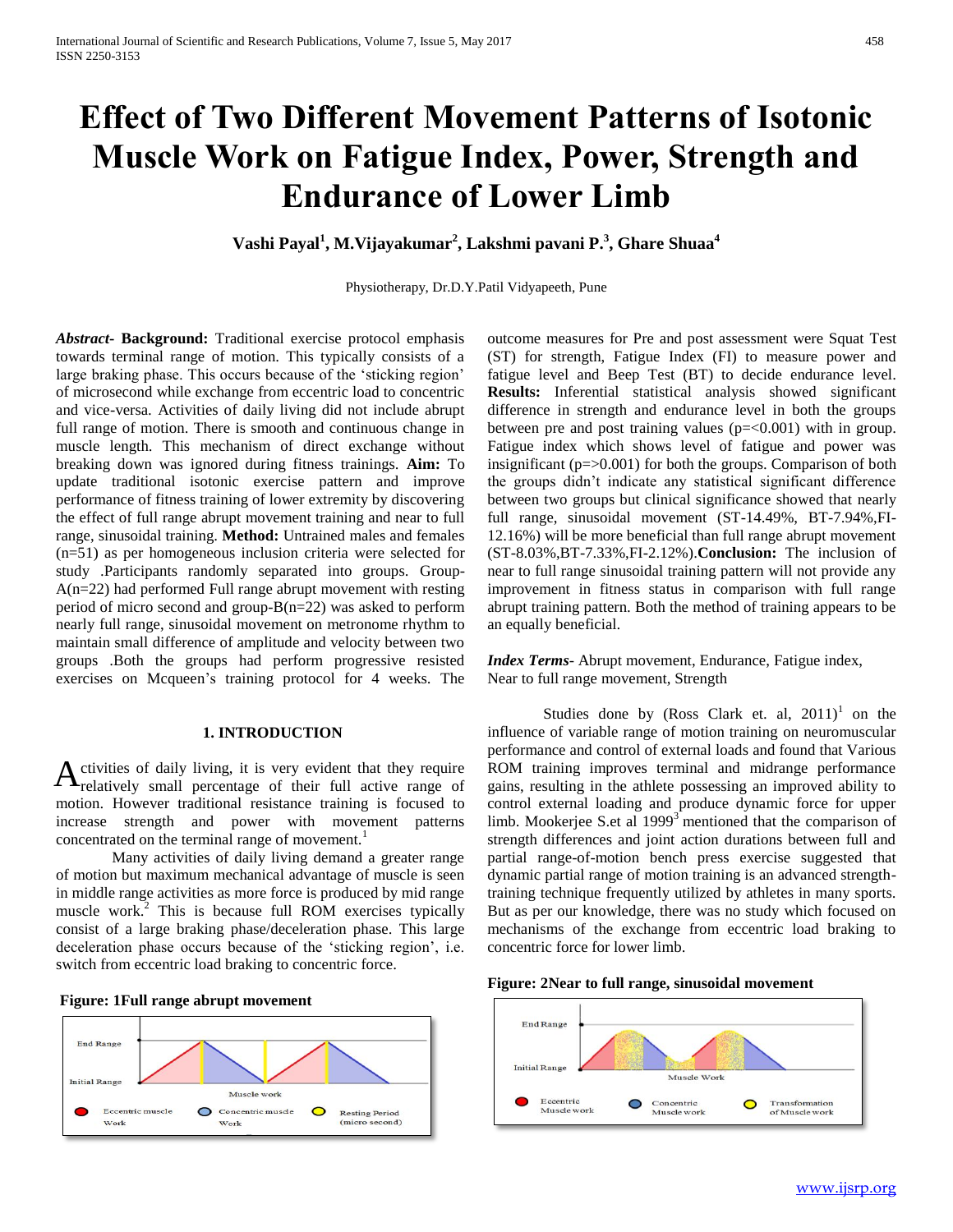In resistance exercise, the mechanisms of the exchange from eccentric load braking to concentric are being ignored. This may reduce the effect of strength adaptations from resistance exercise because a countermovement is required in the midrange of the movement or near to full range of movement, resulting in a suboptimal ability to control external loading in this region and a resulting in increased risk of injury To overcome these limitations, a resistance training program that requires nearmaximal countermovement performance.

We hypothesized that there will be no difference in the fitness status following 4 weeks of training program of two types

## **2. MATERIAL AND METHOD**

51 participants with age between 20 to 24years, Height among 145 to 165 cm, weight between 50 to 70 kg were taken Deep squat test and leg press test were performed as a primary screening. Participants with any history of severe muscularskeletal, cardio-respiratory or neurological disorders before or during 1 year which required immobilization or hospitalization for more than 72 hours and Individual who is instructed to avoid strenuous physical activity were excluded.

Ethical clearance was obtained from ethical committee. Written consent was obtained after explaining the procedure to the subjects. 44 participants were pre assessed by Squat Test (ST) for strength, Fatigue Index (FI) to measure power and fatigue level and Beep Test (BT).

As per Mcqueen exercise protocol of progressive Resisted exercise program of 4 week (i.e.3 alternate days/week) were explained to all subjects. Training protocol for first two weeks was decided by evaluating 10RM. Initiation of training protocol is based on 70-80% of 10RM. For open chain exercise training, elastic band color equivalent to 70-80% of 10RM was decided. Training protocol for both the groups involve10 repetitions with 70% to 80% of 10RM weight with 3 minutes of

#### **3. DATA ANALYSIS AND RESULTS**

.

Descriptive and Inferential statistical analysis were comprehended by non-parametric Wilcoxon Signed Rank test within the group and comparisons between the groups for Post training were done using the Mann-Whitney U test.

A significant change between pre-testing session and post testing session were obtained for strength and endurance within same group after training of 4 weeks.(Table: 1,2) Fatigue index shows the level of fatigue and results for power, which needs to be decrease for positive training effects ,but it increased in both the groups(Table: 3).

of isotonic movement pattern (Hypothesis H0) Because both movement pattern involve same frequency and duration. Small difference of amplitude and velocity, so there is less possibility of difference and there will be difference in the fitness status following 4 weeks of training program (Hypothesis H1) although both muscle works involve same Intensity, volume, duration and similar muscle work, the pattern of work will be different. To update traditional isotonic exercise pattern and improve performance of fitness training of lower extremity by discovering the effect of full range abrupt movement training and near to full range sinusoidal training.

rest in between each exercise. One of the close chain exercise was leg press performed on leg press machine and another close chain exercise was deep squat. Deep squats were performed with different weights of dumbbells as per individual's difference of 10RM. Open chain exercise protocol includes quadriceps and hamstring training. These exercises were done by pre decided elastic band, color equivalent to 70-80% of 10RM.Angle of pull for all the participants were same. Group A performed full range abrupt movement with microsecond hold from eccentric to concentric transfer and vice-versa and Group B performed nearly full range, sinusoidal movements without hold for microseconds during transfer of eccentric to concentric and vice-versa on rhythmic manor with metronome.

After completion of two weeks 10RM were evaluated to decide progression of their protocol .Same training protocol was continued for next two weeks with increased or same amount of weight. To identify the effectiveness of two different exercise protocols, strength, endurance and fatigue index were checked again after 4 week.3 participants from group-A and 1 from group-B were terminated from study. 3 participants from group-A and 4 participants from group-B were willingly dropped out of study because of inconveniency with training timings and training protocol.

| Group |          | M(SD)        | p value | Clinical   |
|-------|----------|--------------|---------|------------|
|       |          |              |         | difference |
| Α     | Pre-     | 63.35(9.31)  | < 0.001 | 8.03%      |
|       | training |              |         |            |
|       | $Post -$ | 68.65(11.02) |         |            |
|       | training |              |         |            |
| В     | $Pre-$   | 56.00(9.70)  | < 0.001 | 14.49%     |
|       | training |              |         |            |
|       | $Post -$ | 64.75(10.77) |         |            |
|       | training |              |         |            |

#### **Table: 1 Pre and Post training values of Squat test:**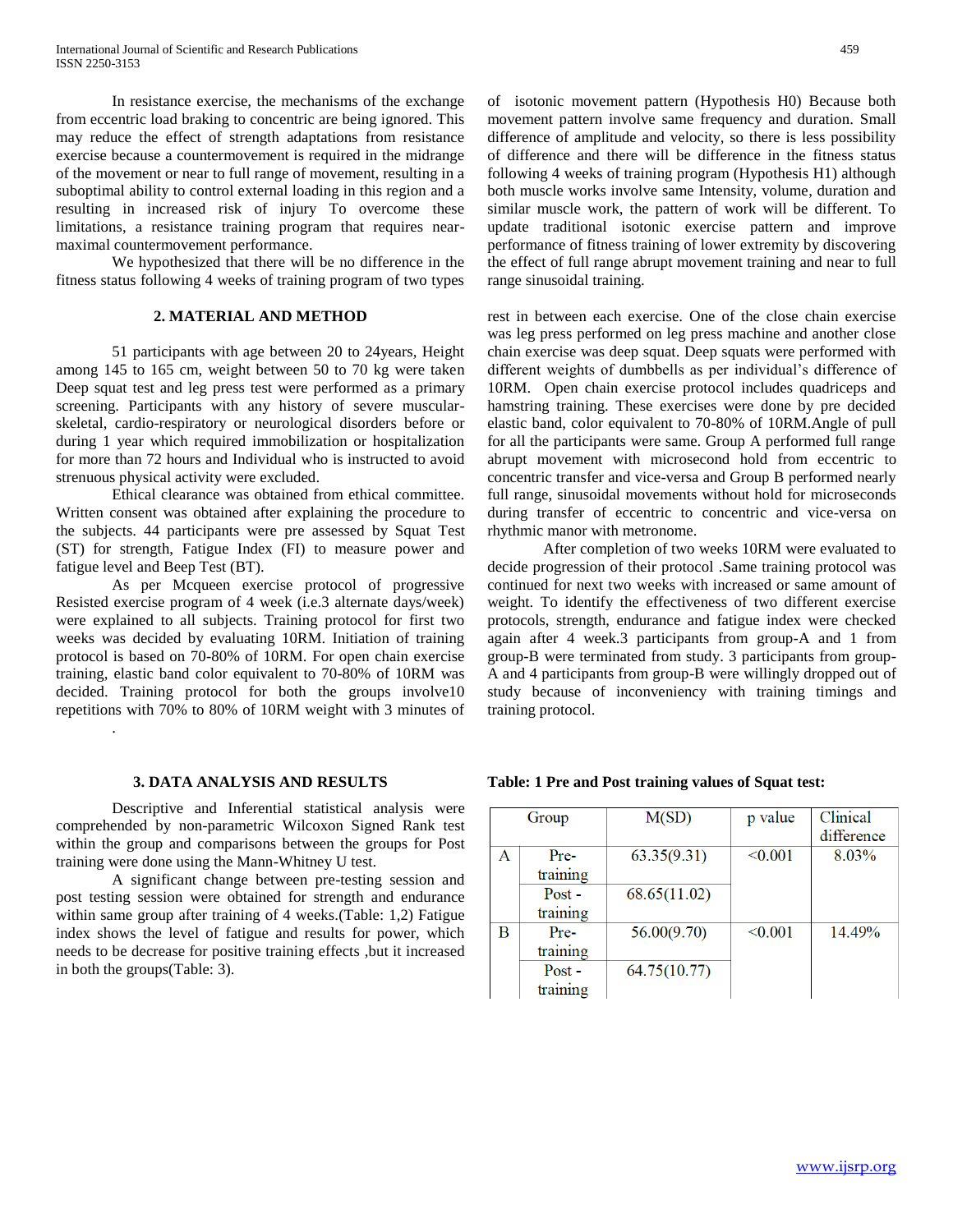|   | Group                | M(SD)       | p value | Clinical<br>difference |
|---|----------------------|-------------|---------|------------------------|
| Α | $Pre-$<br>training   | 24.44(5.93) | < 0.001 | 7.33%                  |
|   | $Post -$<br>training | 26.3(6.05)  |         |                        |
| B | Pre-<br>training     | 22.01(2.69) | < 0.001 | 7.94%                  |
|   | $Post -$<br>training | 23.83(8.79) |         |                        |

**Table: 2 Pre and Post training values of Beep test:**

**Graph: 1 shows means of Group-A and Group-B increased significantly in pre to post training values of Squat test.**



| Table: 3 Pre and Post training values of Fatigue Index: |  |  |  |  |  |  |
|---------------------------------------------------------|--|--|--|--|--|--|
|---------------------------------------------------------|--|--|--|--|--|--|

| Group |          | M(SD)      | p value | Clinical   |
|-------|----------|------------|---------|------------|
|       |          |            |         | difference |
| Α     | Pre-     | 2.75(2.38) | >0.001  | 7.69%      |
|       | training |            |         |            |
|       | $Post -$ | 2.97(2.33) |         |            |
|       | training |            |         |            |
| B     | Pre-     | 2.34(2.18) | >0.001  | 1.69%      |
|       | training |            |         |            |
|       | $Post -$ | 2.38(1.93) |         |            |
|       | training |            |         |            |

# **Table: 4comparison of post training difference of group-A and Group-B**

| Outcome       | Group-A | $Group-B$ | p value |
|---------------|---------|-----------|---------|
|               | Mean    | Mean      |         |
| Squat Test    | 5.3     | 8.8       | >0.001  |
| Beep Test     | 1.86    | 1.81      | >0.001  |
| Fatigue Index | 0.22    | 0.05      | >0.001  |

Comparison of both the groups didn't indicate any statistical significant difference between two groups but clinical **Graph: 2 shows means of Group-A and Group-B increased significantly in pre to post training values of Beep Test**



**Graph: 3 shows means of Group-A and Group-B increased which needs to be decrease and even there is no significant changed from pre to post training values of Fatigue Index.**



significance showed that nearly full range, sinusoidal movement (ST-14.49%,BT-7.94%,FI-12.16%) will be more beneficial than full range abrupt movement (ST-8.03%,BT-7.33%,FI-2.12%).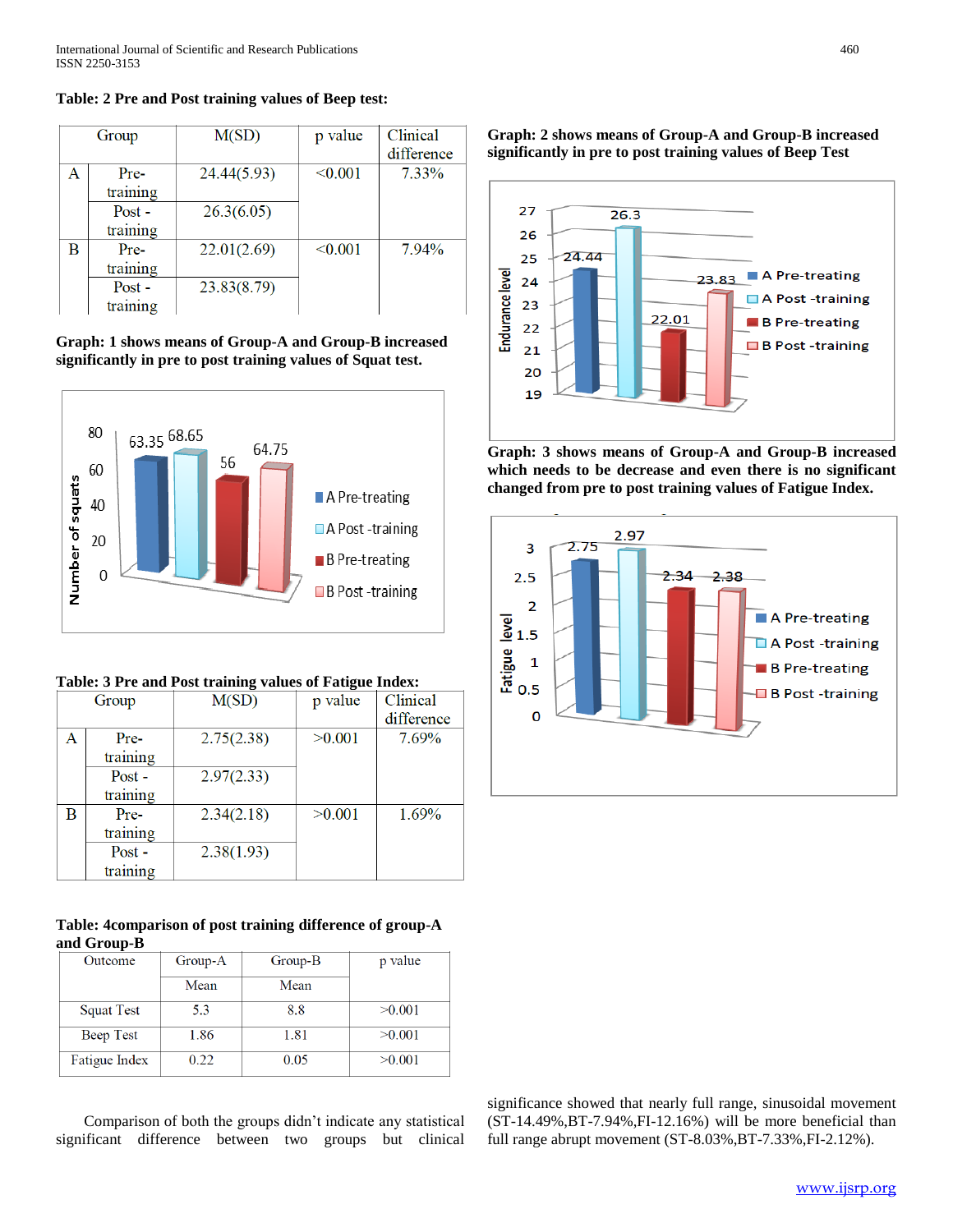#### **4. DISCUSSION**

These strength improvements within the group may have occurred due to motor learning and coordination. As it is believed that strength gain is a combination of factors such as volition, motor neuron activity, and the coordinated activation of the supporting musculature.

As there was no difference in the fitness status following 4 weeks of training program of two types of isotonic movement pattern. The apparent reason for this is that, when fatigue level and power of both the groups were compared with its pre and post data using the Fatigue Index, minimal changes were observed. As per our anticipation, in both the groups, fatigue level was expected to increase, rather than decrease. But the reverse happened i.e. the lactate threshold had decreased as seen in the Fatigue Index as there was no anaerobic training protocol given to the subjects. This supports the theory that anaerobic training will only lead to an adaptation of increase in the capacity for generating high level of blood lactate i.e. increase the Lactate Threshold and improve pain tolerance to fatiguing exercise.<sup>5</sup>

The muscle works in the activities performed in both the patterns of movement involve same intensity, volume, duration and similar muscle groups with only change in the pattern of movement caused by the differences in the level of contraction of muscle fibers The resting period of a microsecond between eccentric and concentric work is seen in the full Range of movement performed by Group A whereas, there is a transfer of muscle contraction from concentric form to eccentric form and vice-versa in the work performed by Group B. However, as per literature, in near to full range sinusoidal movement, the

#### **5. CONCLUSIONS**

The inclusion of near to full range sinusoidal training pattern will not provide any improvement in fitness status in comparison with full range abrupt training pattern. Both the

## **6. ACKNOWLEDGMENT**

I am highly indebted to my guide Dr.M.Vijayakumar (PT), and a teacher for his cordial support, valuable information, constant supervision and guidance. Without their co-operation this study movement does not complete its full range and therefore, there is no rest period as it involves a continuous change in muscle length followed by returning back to its starting position without a pause. This method of training appears to be beneficial component in comparison with strictly full range training. <sup>4</sup>In line of this, the dramatic increase in clinical significance for strength in near to full range movement pattern is 15.79% higher than abrupt training pattern i.e. 8.27%. This clearly explains why there is a recommendation for a minimum difference of amplitude and velocity during training which would be expected to improve fitness status. But the overall results were statistically insignificant for between group comparisons. The possible explanation for such statistically insignificant but clinically significant results can be that the success of different conditioning programs often is based on individual achievements. As a general rule, training- induced physiologic changes depend primarily on the intensity of the overload.<sup>1</sup> Present study follows Macqueen's exercise protocol that has moderate intensity of overload. This improved aerobic capacity of an individual but less supportive to improve anaerobic performance. Additional factors, responsible for less significant results of fatigue and power can be the brain has an extraordinary capacity for modifying its structure and function according to the influences of the environment and experience. In present study, the second testing for 10RM after 2 weeks of exercise showed better results than the first testing session which would have psychologically affected the subject's confidence level which was depicted as an increased sprint velocity in the first few laps of fatigue Index which abruptly decreased on the next laps. And this could be considered as a false positive finding from the subject's point of view.

method of training appears to be an equally beneficial component of training. However, both training pattern involve same frequency and duration some small difference of amplitude and velocity didn't indicate enhance large difference.

cannot be possible. I am sincerely thankful and grateful to Dr. Tushar J. Palekar, Ph.D. for giving me opportunity to carry out my dissertation in Dr.D.Y.Patil Vidyapeeth, Pune